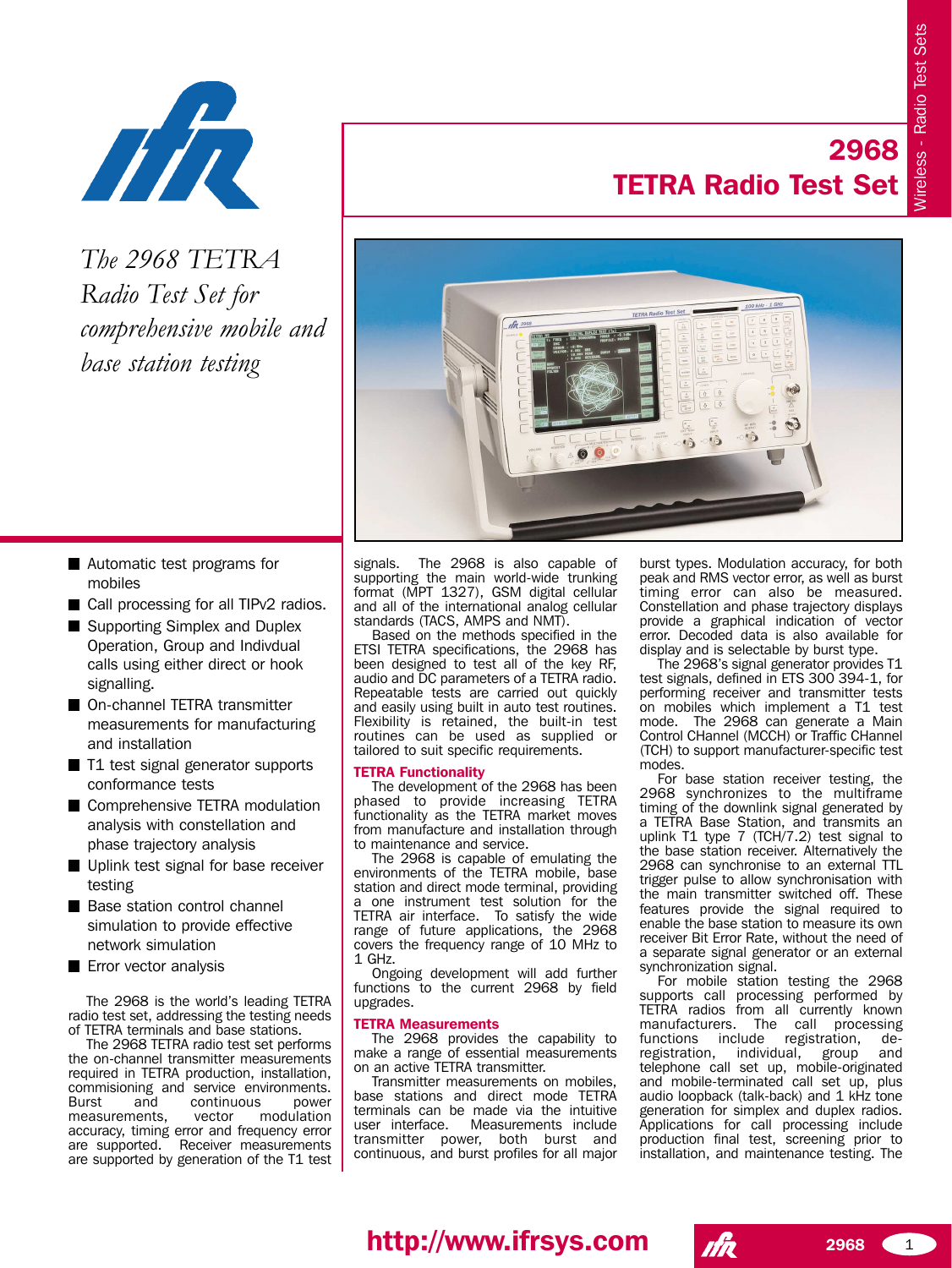general functionality of a radio can be tested quickly and easily before use on a live system.

The 2968 also includes:-

- Slot selection to enable transmitter measurements to be made on a particular time slot.
- Bit Error Rate (BER) meter for measuring mobile station receiver performance with a downlink T1 type 1 (TCH/7.2) signal, using T1 Loopback.
- Standard TETRA channel numbering plans for 380, 410, 450 and 870 MHz bands.
- $\bullet$  Flexible duplex offset  $+$  channel spacing, using user definable systems.
- The T1 test signal enables transmitter frequency error to be measured and also exercises the TETRA link control to adjust transmitter power.
- Vector error versus time displays

Latest 2968 Phase 3 enhancements include:

- Built in Automatic test programs (Terminal).
- Cell re-selection and Call restoration supported (undeclared, unannounced, announced type 3 and 2) for true inter-cell handover testing.
- Open loop and Closed loop power control supported.
- Group attachment, detachment and selection supported. Selected and attached GSSI displayed.
- Mobile originated STATUS or SDS (Short Data Service) messages acknowledged and displayed.

#### **Operation**

Single or dual port duplex test modes of operation are available, configurable for high power or high sensitivity measurements.

Dependent upon options purchased, the full range of TETRA features is available under local or remote operation. The high resolution display and 22 associated softkeys enable selection of all the major test modes. The Duplex screen displays both the stimulus to the radio receiver and the response from the transmitter, softkeys allowing selection of the display format for the results. Alternatively the display can be confined to one signal path only, either Rx or Tx.

In Rx test mode the receiver under test can be stimulated using a T1 test signal, control channel or traffic channel whose level and frequency can be varied. The Tx test mode provides measurements of all the major on-channel parameters. Selection of the measurement type such as burst power profile, spectrum analyzer or vector diagram produces the appropriate display whilst maintaining all the other measurement parameters on screen. The measurement displays can be expanded to occupy the full screen when more detailed analysis is required.

### **REMOTE Operation**

The 2968 provides remote control of all the major functions. Control can be exercised by either GPIB or RS-232.

### **STANDARD FEATURES**

The 2968 follows the IFR philosophy of offering a comprehensive package with all the essential features for testing in the radio environment, including:-

- Full span Spectrum Analyzer for signal tracking and alignment.
- Tracking Generator with variable level and offset tracking for gain and loss measurement, including mixer stages.
- Single port and two port Duplex test modes enabling measurement before or after the duplexer/combiner.
- FFT analyzer for audio analysis giving rapid display update with narrow resolution bandwidths.<br>•Variable frequency
- frequency SINAD and distortion measurement for customized applications.
- Range of selectable Audio filters for versatile audio characterization.
- Comprehensive audio generators, with up to six sources enabling complex signaling to be generated without additional oscillators.
- Broad band and selective power meters to enable measurement of total transmitted power or power in a specific channel.
- Built-in multimeter, on the bench when you need it.

#### **Spectrum Analysis**

The RF spectrum analyzer allows analysis of signals applied either directly to the RF ports or off-air via an antenna.

It carries many features usually found only on stand alone analyzers such as full span, selectable resolution bandwidth filters and two steerable markers.

In a TETRA environment the spectrum analyzer max hold facility allows TDMA signals to be displayed. For alignment of IQ mixers, carrier leakage and image rejection<br>can be displayed. For RF module can be displayed. characterization and radio alignment a tracking generator facility is provided. Additionally the tracking generator can be programmed with a fixed frequency offset to characterize frequency converter stages, and  $\times$ 2 or  $\div$ 2 frequency ranges for doubler or divider stages.

#### **Optional Systems**

The 2968 can be supplied with one or more options dependent upon user requirements. It can be configured with TETRA mobile (with or without Direct mode), TETRA base station or supplied with all three modes. This allows the customer to choose either to have the full TETRA system or leave it as a more specific tool to suit his current application yet allowing for upgrading at a later time. The 2968 may also be equipped with analog trunking, analog cellular and digital cellular systems. This allows the current analog systems users to be prepared for the introduction of digital systems. The following systems are available:

- TETRA Mobile
- TETRA Base Station
- TETRA Direct Mode
- MPT 1327/MPT 1343 Trunked Radio
- PMR Test for AM/FM/FM radios.
- NMT Cellular Radio
- AMPS Cellular Radio (inc. N-AMPS)
- TACS Cellular radio (inc. N-TACS)
- GSM Digital Cellular (900 MHz)

For analog trunking and cellular testing IFR is established as the industry standard. The 2968 provides the fundamental measurements required (e.g. broadband power, FM deviation, SINAD) and a range of advanced facilities, such as the unique 40 kHz FFT analyzer.

### **Concise easy to read printouts**

The 2968 produces printouts at the touch of a key. This enables measurement results to be added to test reports and service notes.

Additionally, for analog systems and GSM, printouts can be stored on PCMCIA2 memory card.

### **Size and Weight**

Not only does the 2968 have the performance you would normally expect to see on a bench full of instruments, it also weighs under 19.5 kg (43 lb), so it is portable too.

### Specification

Certain characteristics are shown as typical. These provide additional information for use in applying the instrument but they are unwarranted.

#### TETRA Signal Generator

#### **FREQUENCY**

**Range** 10 MHz to 1 GHz, useable to 1.15 GHz

#### **Resolution** 1 Hz

**Indication**

4 digit display (channel number) in SYSTEMS mode 10 digit display (Hz) in Duplex mode

**Setting** SYSTEMS mode: Channel number and frequency plan.

Other modes: Keyboard entry (Hz), delta increment/ decrement function and rotary variable control.

#### **Accuracy**

As frequency standard

# **OUTPUT LEVEL**

**Range** One-port Dx modes:

N-Type socket: -135 dBm to -50 dBm TNC socket: -135 dBm to -30 dBm

Rx Test and two-port Dx modes: N-Type socket: -135 dBm to -40 dBm

TNC socket: -135 dBm to -20 dBm

#### **Resolution** 0.1 dB

**Indication** 4 digits plus sign (dBm)

### **Accuracy**

N-Type socket: ±1 dB (TETRA modulation) over the temperature range 15 to 35°C.

**Otherwise** 

 $±1.2$  dB up to 575 MHz

 $\pm$ 1.75 dB up to 1 GHz for levels above  $-120$  dBm.

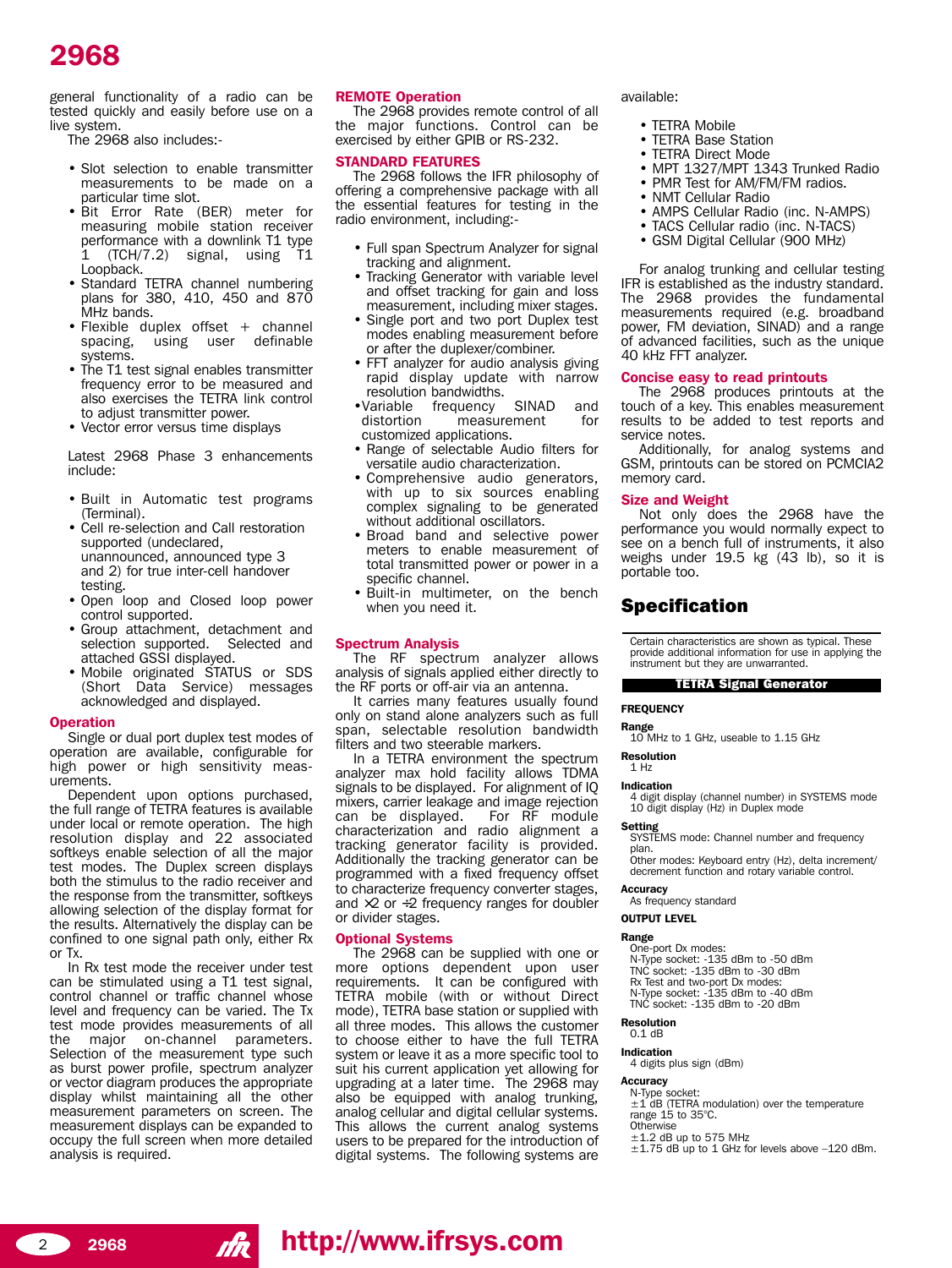±1.3 dB up to 1 GHz over the temperature range 15 to 35°C.

#### **Carrier On/Off**

Keyboard operation, reduces signal generator output to less than -120 dBm

#### **Reverse Power Protection**

N-Type socket: With instrument switched on 150 W. Overload indicated by visual and audible warning. TNC socket: Protection up to 10 W. Reset available on removal of RF power. Excess power indicated by visual and audible warnings.

# **Output Impedance**<br>50 Ω nominal

#### **VSWR**

N-Type socket: better than 1.2 up to 500 MHz; better than 1.3 up to 1 GHz (typically 1.2). TNC socket: typically 1.3 at 900 MHz.

**RF Carrier Leakage**<br>Less than 0.5 μV PD generated at the carrier<br>frequency in a 50 Ω load by a 2 turn loop 25 mm or more from the case with output level set to below -60 dBm and terminated in a sealed 50  $\Omega$  load.

# TETRA Modulation

**Frequency Range** 10 MHz to 1 GHz, useable to 1.15 GHz

#### **Modulation Rate** 18 k symbols/sec

**Modulation Filter** Root Nyquist,  $\alpha = 0.35$ 

**Vector Error** <3% RMS

<6% peak **Residual Carrier Power** 

#### $<$ -35 dBc

#### **Data**

T1 test signals (in accordance with ETS 300 394-1)

- 
- T1 type 1 (TCH/7.2 downlink)<br>T1 type 2 (SCH/F downlink)<br>T1 type 4 (TCH/2.4 downlink)
- T1 type 7 (TCH/7.2 uplink)

Control Channel (MCCH) Traffic Channel (TCH)

#### TETRA Transmitter Measurements

#### **Frequency Range**

10 MHz to 1 GHz

**Dynamic Range**<br>
0 dBm to +52 dBm

### **Burst Types Measured - Base Station Test**

NDB - Normal Down Link (cont.) using TS1 or TS2 SB - Synchronization Burst (cont.) NDB - Normal Down Link (discont.) using TS1 or TS2

SB - Synchronization Burst (discont.)

**Burst Types Measured - Direct Mode Mobile Test** DNB - Direct mode Normal Burst using TS1 or TS2 DSB - Direct mode Synchronization Burst

DSB - Direct mode Synchronization Burst (cont.)

### **Burst Types Measured - Mobile Test**

CB - Control Burst (Half Slot discont.) NUB - Normal Uplink Burst (discont.) TS1 or TS2 NUB - Normal Uplink Burst (cont.) TS1 or TS2

#### **RF RELATIVE FREQUENCY ERROR METER** Mobiles test mode only

**Frequency Error Range** ±500 Hz

**Burst Types Measured** CB, NUB (discont.), NUB (cont.)

**Resolution** 10 Hz

# **Indication**

3 digits and bar chart with peak hold

**Accuracy**

### $±15$  Hz

**RF ABSOLUTE FREQUENCY ERROR METER** Base Station and Direct Mode test modes only

**Frequency Range** 10 MHz to 1 GHz **Dynamic Range**<br>
0 dBm to +52 dBm

**Frequency Error Range**  $±500$  Hz

#### **Resolution**

 $0.1$  Hz

# **Indication**

3 digits and bar chart with peak hold **Accuracy**

 $±15$  Hz + frequency standard accuracy

#### **TETRA RF POWER METER**

#### **Power Measurement**

Average power during one burst Measured at the symbol points Measured through TETRA filter (Root Nyquist  $\alpha = 0.35$ ) Averaged over n bursts (selectable between  $n = 1$  to  $n = 250$ )

#### **Indication Units** dBm

**Resolution**

#### 0.1 dB **Indication**

3 digits and bar chart with peak hold

**Accuracy** ±0.6 dB for temperatures in the range 15 to 35°C See also under Environmental - User Calibration.

#### **BURST TIMING ERROR**

**Range** ±510 symbols

**Resolution** 0.01 symbols

#### **Indication** 5 digits

**Accuracy**

## $\pm 0.05$  symbols

# **TETRA MODULATION ANALYZER**

**Modulation Error Range** 20% RMS Vector error 40% Peak Vector error 20% Residual Carrier

#### **Resolution** 0.25%

#### **Indication** 4 digits and bar chart with peak hold

Vector Error profile

**Accuracy** ±0.5% at 10% error

#### Graphical Displays

**RF POWER PROFILE**

#### **Vertical Scale** 10 dB/div or 3 dB/div

**Burst Type (Selectable)** BS, MS and DM-MS (Discontinuous only).

**Power Measurement** Measured through TETRA filter Referenced (0 dB) to average power

#### **Power Profile Dynamic Range:** 50 dB

## **Indication**

Power profile against TETRA template

# **Display** Complete Burst

Ramp Up/Ramp Down

#### **Time Spans**

300 symbol periods for NUB, DNB, DSB, NDB, SB. 150 symbol periods for CB Ramp Up/Ramp Down 2×25 symbol periods

**Accuracy** ±0.6 dB at symbol points for levels greater than -10 dB

### **CONSTELLATION DIAGRAM**

Amplitude and phase at the symbol point Measured over all symbols of the burst  $(SN_0 \sim SN_{\text{max}})$ 

Measured through TETRA filter

**2968**

Wireless - Radio Test Sets

**Nireless - Radio Test Sets** 

**Display Features** Normal/Expanded

**Display Mode** Single/Continuous Refresh/Persistence/Accumulate

#### **PHASE TRAJECTORY DIAGRAM**

Amplitude and phase continuously Measured over all symbols of the burst<br>  $(SN_0 \sim SN_{max})$ Measured through TETRA filter

Vector, magnitude and phase displays Amplitude and Phase Continuous Measured over all symbols of the burst

100 kHz to 1 GHz, useable 90 kHz to 1.15 GHz

RF Analog Signal Generator

4 digit display (channel number) in SYSTEMS mode

SYSTEMS mode: Channel number and frequency

10 digit display (Hz) in Duplex mode

Other modes: Keyboard entry (Hz), delta increment/decrement function and rotary variable

N-Type socket: -135 dBm -40 dBm. TNC socket: -115 dBm -20 dBm.

Rx Test and two-port Dx modes: N-Type socket: -135 dBm -10 dBm (-20 dBm with AM). TNC socket: -115 dBm +10 dBm

4 digits plus sign (dBm, dBµV, µV, µV PD/EMF)

 $\pm 1.2$  dB up to 575 MHz<br> $\pm 1.75$  dB up to 1 GHz for levels above -120 dBm ±1.3 dB up to 1 GHz over the temperature range

Keyboard operation, reduces signal generator output

**Reverse Power Protection** N-Type socket: With instrument switched on 150 W. Overload indicated by visual and audible warning. TNC socket: Protection up to 10 W. Reset available on removal of RF power. Excess power indicated by

N-Type socket: better than 1.2 up to 500 MHz; better than 1.3 up to 1 GHz (typically 1.2). TNC socket: typically 1.3 at 900 MHz.

Measured through TETRA filter

#### **Display Features** Normal/Expanded

 $(SN_{0} \sim SN_{0}$ 

**Display Features** Normal/Expanded **Display Mode** Single/Continuous

**Frequency Range**

**Resolution** 1 Hz **Indication**

**Setting**

plan.

control. **Accuracy**

As frequency standard **OUTPUT LEVEL Range**

One-port Dx modes:

(0 dBm with AM). **Resolution** 0.1 dB **Indication**

**Accuracy** N-Type socket:

15 to 35°C **Carrier On/Off**

to less than -120 dBm

visual and audible warnings.

**Output Impedance** 50 Ω nominal **VSWR**

**http://www.ifrsys.com** 

Single/Continuous Refresh/Accumulate **VECTOR ANALYSIS DISPLAYS**

# **Display Mode**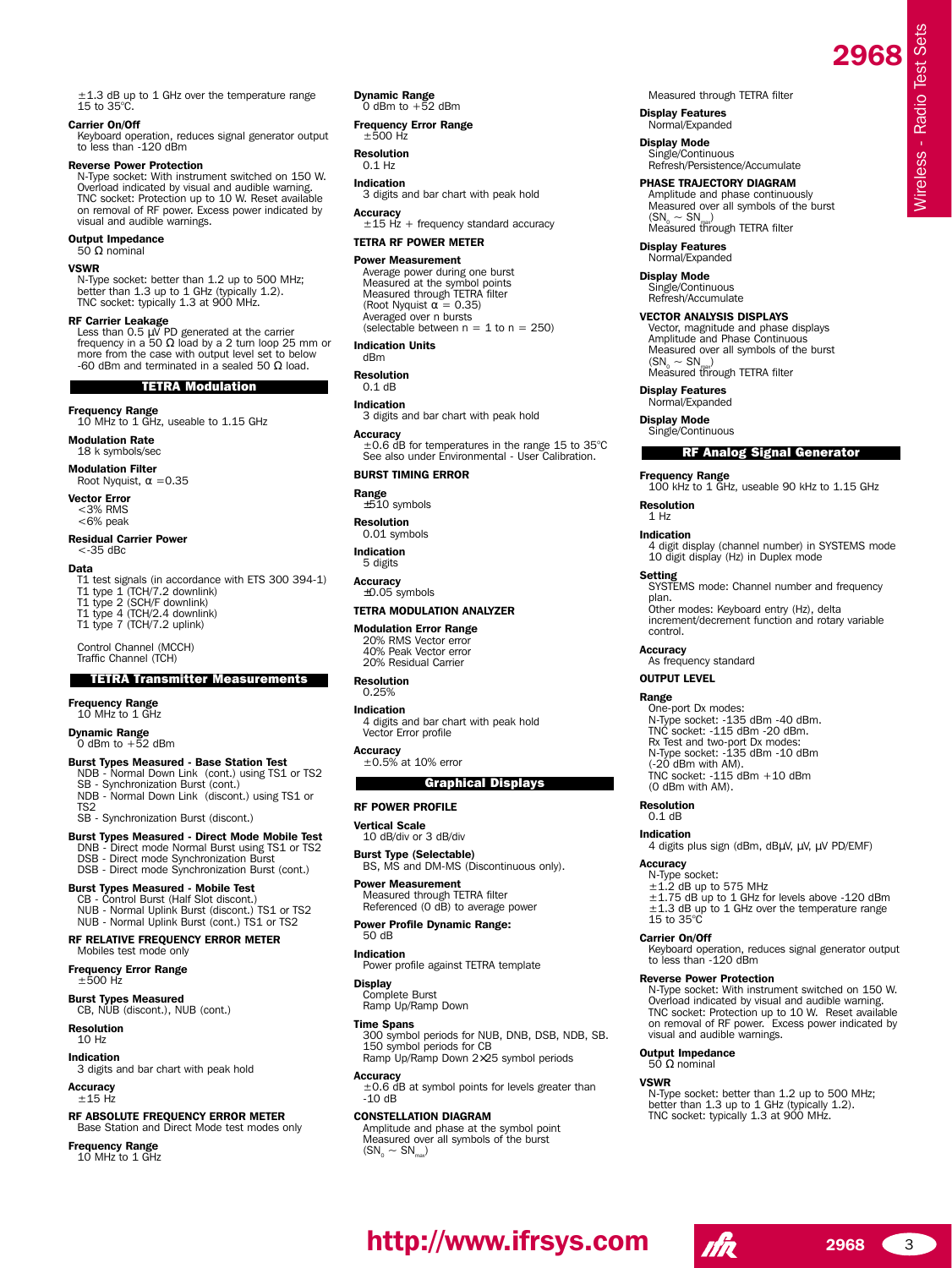#### **SPECTRAL PURITY**

**Residual FM (CCITT weighted)** Less than 6 Hz RMS up to 575 MHz. Less than 12 Hz RMS up to 1 GHz.

**Residual AM (CCITT weighted)** Less than 0.05% RMS.

#### **Harmonics**

Better than -30 dBc for levels up to +7 dBm (TNC). Better than -30 dBc for levels up to -13 dBm (N-Type).

**Spurious signals** Better than -45 dBc for carrier frequencies from 100 kHz to 36 MHz; Better than -50 dBc for carrier frequencies above 36 MHz.

**SSB Phase Noise (20 kHz offset)** Better than -114 dBc/Hz up to 575 MHz Better than -108 dBc/Hz up to 1 GHz

**RF Carrier Leakage** Less than 0.5 µV PD generated at the carrier frequency in a 50 Ω load by a 2 turn loop 25 mm or more from the case with output level set to below - 60 dBm and terminated in a sealed 50  $\Omega$  load.

#### **AMPLITUDE MODULATION - INTERNAL**

**Frequency Range** 100 kHz to 400 MHz, useable to 1.15 GHz **AM Depth Range**

 $0 \text{ to } 99\%$ 

**Resolution**

0.1%

**Indication** 3 digits

#### **Setting**

Keyboard entry, delta increment/decrement function and rotary variable control

### **Accuracy (1) (up to 85% AM)**

 $\pm$ 4% of setting  $\pm$ 1 digit for modulation frequency 1 kHz.  $\pm 6$ % of setting  $\pm 1$  digit for modulation frequencies

from 30 Hz to 10 kHz. ±8% of setting ±1 digit for modulation frequencies from 10 kHz to 20 kHz.

#### **Distortion**

Less than 1% at 1 kHz for modulation depths up to 30%, CCITT weighted. Less than 2% for modulation frequencies from

100 Hz to 20 kHz and depths up to 85%.

**Modulation Frequency** Range: 20 Hz to 15 kHz for carrier frequencies up to 36 MHz; 20 Hz to 20 kHz for carrier frequencies up to 400 MHz. Resolution: 0.1 Hz below 10 kHz; 1 Hz below 20 kHz.

#### **AMPLITUDE MODULATION - EXTERNAL**

**Input impedance**

Nominally 1 MΩ in parallel with 100 pF **Frequency Range**

As internal AM

**Modulation Frequency Range** As internal AM with AC or DC coupling.

**Accuracy** As internal  $\pm 2\%$ 

**Input Sensitivity** 1 VRMS for indicated modulation depth

### **FREQUENCY MODULATION - INTERNAL**

**Frequency Range**

100 kHz to 1 GHz, useable 90 kHz to 1.15 GHz **Indication**

4 digits

#### **Setting**

Keyboard entry, delta increment/decrement function and rotary variable control

# **Accuracy (1)**

±3% ±1 digit at 1 kHz over the range 15 to 35°C (0.1% per °C outside this range). Typically ±3% ±1 digit for modulation frequencies from 20 Hz to 5 kHz. Typically ±7% ±1 digit for modulation frequencies from 5 kHz to 20 kHz.

Typically ±10% ±1 digit for modulation frequencies from 20 kHz to 75 kHz.

# **Distortion (1)**

Less than 0.5% for modulation frequencies from 250 Hz to 5 kHz (for deviation 1 kHz to 800 kHz). Less than 1% for modulation frequencies from<br>50 Hz to 20 kHz (for deviation 1 kHz to 800 kHz).<br>Modulation Frequency Range <sup>(6)</sup> 20 Hz to 20 kHz Mod generators 1, 2, 3 or 20 Hz to 100 kHz Mod generator 4.

**Resolution** 0.1 Hz

#### **FREQUENCY MODULATION - EXTERNAL**

**Input Impedance** Nominally 1 MΩ in parallel with 100 pF

**Frequency Range** As internal FM

**Modulation Frequency Range** DC to 100 kHz (DC coupled) 10 Hz to 100 kHz (AC coupled)

**Input Sensitivity** 2.828 V pk-pk for indicated deviation

**Accuracy**

As internal  $\pm 2\%$  for frequencies up to 20 kHz **PHASE MODULATION - INTERNAL** 

**Frequency Range** 100 kHz to 1 GHz, useable to 1.15 GHz

**Indication** 4 digits

#### **Setting**

Keyboard entry, delta increment/decrement function and rotary variable control.

#### **Accuracy**

±5% ±1 digit for modulation frequencies from 250 Hz to 3.4 kHz, over the range 15 to 35°C (0.1% per °C outside this range).

#### **Distortion (1)**

Less than 1% for modulation frequencies from 250 Hz to 5 kHz (for deviation 1 rad to 160 rads).

**Modulation Frequency** Range: 250 Hz to 5 kHz

**Resolution** 0.1 Hz

#### **PHASE MODULATION - EXTERNAL**

**Input Impedance** Nominally 1 MΩ in parallel with 100 pF.

**Frequency Range** As internal phase modulation

**Modulation Frequency Range** 250 Hz to 5 kHz

**Input Sensitivity** 2.828 V pk-pk for indicated deviation

**Accuracy** As internal  $\pm 2\%$ 

**INTERNAL MODULATION AND AUDIO SOURCES**

Up to 6 tone sources can be assigned as 3 modulation generators and 3 audio tone generators.

#### **Modulation Modes**

Internal generators may be assigned to AM, FM, ΦM.

#### Audio Voltmeter

#### **Input Impedance**

Nominally 1 MΩ in parallel with 100 pF.

**Frequency Range**<br>
DC and 20 Hz to 500 kHz.<br>
AC only 20 Hz to 500 kHz.<br>
Polarized DC less than 10 Hz.

**Level Ranges** 0 to 10, 0 to 30, 0 to 100, 0 to 300 mV, 0 to 1, 0 to 3, 0 to 10, 0 to 30 V RMS reading (autoranging or fixed).

### **Level Indication**

<sup>4</sup> **<sup>2968</sup> http://www.ifrsys.com**

4 digits and barchart with peak hold.

Level Accuracy (DC Coupled) <sup>(3) (5)</sup><br>±2% of reading ±1 mV ± resolution, DC and 100 Hz to 20 kHz.

±4% of reading ±1 mV ±resolution, 40 Hz to 100 kHz.

# **Level Accuracy (AC Coupled) (3)**

±2% of reading ±1 mV, ± resolution 150 Hz to 20 kHz.  $\pm$ 4% of reading  $\pm$ 1 mV,  $\pm$  resolution 100 Hz to 100 kHz.

**Residual Noise**<br>100 μV RMS CCITT weighted.

#### Audio Frequency Meter

**Range**

10 Hz to 500 kHz

#### **Resolution**

0.1 Hz from 10 Hz to 5 kHz 1 Hz from 5 kHz to 50 kHz 10 Hz from 50 kHz to 500 kHz

**Indication** 6 digits

**Sensitivity**

**Frequency**

**Indication**

**Sensitivity**

**Frequency**

**Indication**

selected).

**S/N Range**<br>0 to 100 dB **Resolution**

**Indication**

**Accuracy** ±0.5 dB ± resolution

**Operating Modes** Single or Repetitive sweep

**Frequency Range** DC to 500 kHz

**Glitch Catching** 1 µs minimum

**Distortion Range** 0 to 100% **Resolution**

**SINAD Range** 5 to 50 dB **Resolution**

**Accuracy** As frequency standard ±1 digit ± resolution

On barchart greater than 25% FSD (DC coupled)

Audio SINAD Meter

1 kHz default. User selectable up to 20 kHz

0.1 dB for readings less than 20 dB 0.2 dB for readings less than 25 dB

3 digits and barchart with peak hold. **Accuracy (bandpass filter selected)** ±0.5 dB ± resolution

1 kHz default. User selectable up to 20 kHz.

Audio Distortion Meter

0.1% distortion for readings greater than 1%. 0.2% distortion for readings less than 1%.

Audio S/N Meter

3 digits and bar chart with peak hold. **Accuracy** ±5% of reading ± resolution (bandpass filter

0.1 dB for readings less than 50 dB 0.2 dB for readings less than 70 dB

3 digits and bar chart with peak hold

Audio Oscilloscope

**Sensitivity** 2 V for 60 dB, 200 mV for 40 dB

10 Hz to 500 kHz (AC coupled)

**Sensitivity** 100 mV for 0.5% distortion

100 mV for 46 dB SINAD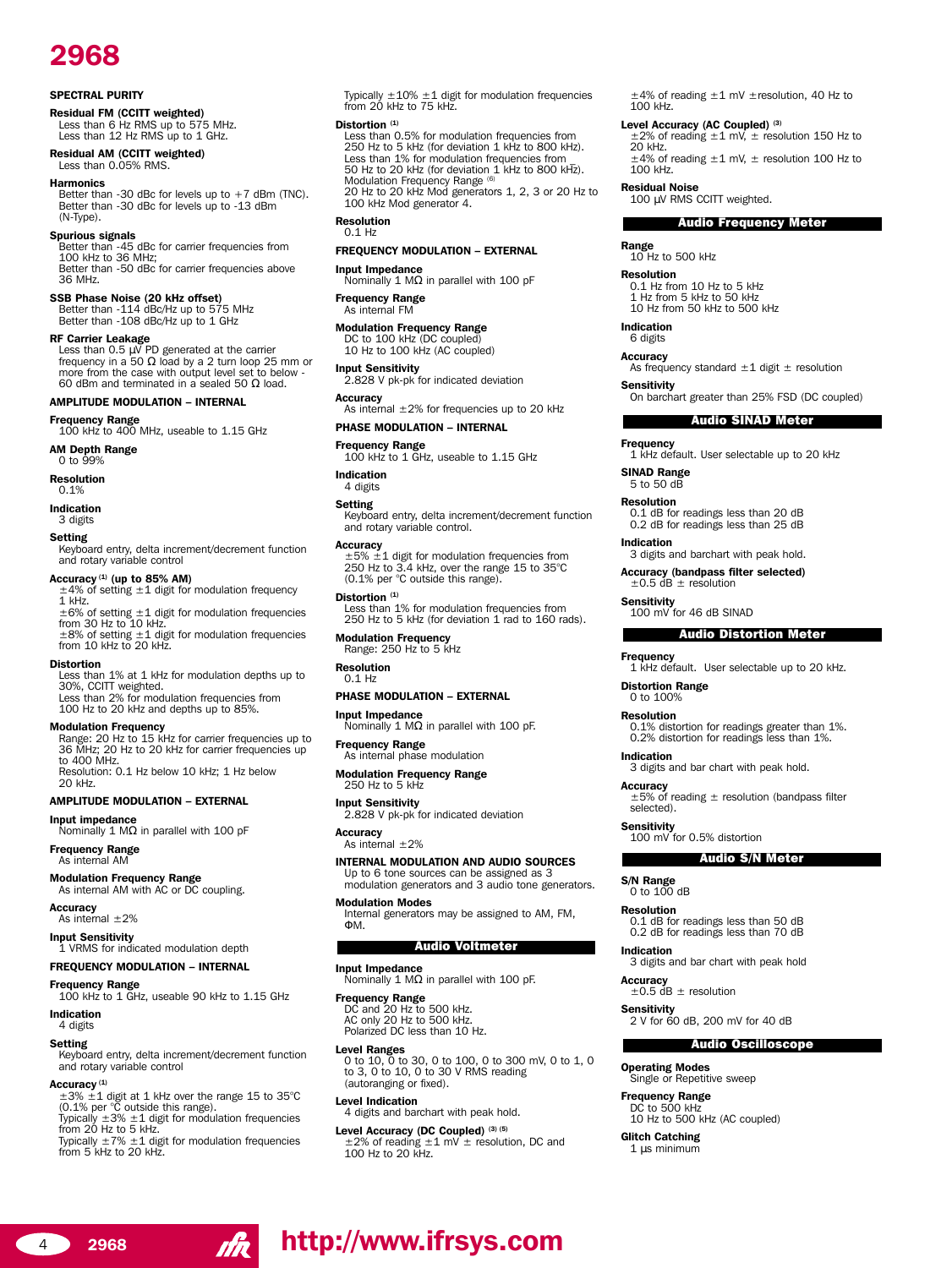Wireless - Radio Test Sets

**Nireless - Radio Test Sets** 

**Voltage Ranges** 2 mV/div to 20 V/div in a 1, 2, 5 sequence

**Voltage Accuracy**  $±5%$  of full scale

**Timebase**

5 µs/div to 10 s/div in a 1, 2, 5 sequence **Timebase Accuracy**

As frequency standard

**Trigger Mode** Auto trigger

**Marker Indication**

Level: M1-M2, M2-M1 Time: M1-M2, M2-M1 **Graticule**

10 Horizontal by 8 Vertical divisions Can be magnified to full screen

#### Audio FFT Analyzer

**Span Widths**

50 Hz to 50 kHz in a 5, 10, 25 sequence. Above 40 kHz signals are attenuated by 80 dB/octave.

**Graticule** 10 Horizontal by 8 Vertical divisions Can be magnified to full screen

**Level Reference (top of screen)** 10 mV to 20 V, in a 1, 2, 5 sequence

**Level Accuracy**<br>
±0.3 dB 100 Hz to 15 kHz; typically ±1 dB 40 Hz<br>to 40 kHz

**Vertical Scaling** 1, 2, 5, 10 dB/div

**Dynamic Range**

60 dB

### **Max hold facility**

**Audio Sweep facility**

DC to 20 kHz Marker Indication Level: M1, M2, M1-M2 Frequency: M1, M2, M1-M2

### Audio Bar Charts

Displays: AF voltage, SINAD, Distortion, S/N. Vertical Resolution: 1% of full scale. Ranging: Autoranging, range hold or manual selection (up/down), 1, 3, 10 sequence with hysteresis. With peak hold facility.

#### Audio and Modulation Filters

300 Hz Lowpass (±0.1 dB less than 150 Hz, ±0.2 dB, 150-200 Hz relative to 100 Hz). 300 Hz to 3.4 kHz Bandpass (±0.4 dB, 400-\_2100 Hz relative to 1 kHz). 5 kHz Lowpass  $(\pm 0.3$  dB at <3 kHz relative to  $1$ kHz).  $20$  kHz Lowpass  $\pm 0.3$  dB at  $< 12$  kHz, typically 0.9 dB at <15 kHz and -3 dB at 20 kHz relative to 1 kHz. CCITT Psophometric. C-MESSAGE. See also under Environmental - User Calibration. RF Frequency Meter

**Range** 100 kHz to 1 GHz

**Resolution**

1 Hz or 10 Hz selectable **Indication**

Up to 10 digits

#### **Accuracy**

As Frequency Standard  $\pm 2$  Hz  $\pm$  resolution

**Dynamic Range (Auto tuned)** As RF Power Meter (broadband)

# **Frequency Range (Auto tuned)** 10 MHz to 999.9 MHz

#### **Sensitivity**

Manual tuned: -100 dBm (TNC) dependent on receiver bandwidth in off air test mode

**Offset Frequency Range** ±1 MHz dependent on receiver bandwidth

#### RF Power Meter (Broadband)

**Frequency Range** 100 kHz to 1 GHz

**Dynamic Range (Auto tuned)** 10 mW to 150 W (N-Type), 100 mW to 0.5 W (TNC)

**Power Reading** True mean power

**Indication Units**

Watts

**Resolution**

# Better than 1%

**Indication** 3 digits and barchart with peak hold

#### **Accuracy (5)**

100 kHz to 500 MHz: ±7.5% (0.3 dB), 0.1 W to 50 W (N-Type). ±10% (0.4 dB), 20 mW to 150 W (N-Type). ±12% (0.5 dB), 200 mW to 50 mW (TNC). 500 MHz to 1 GHz: ±12% (0.5 dB), 20 mW to 150 W (N-Type). ±15% (0.6 dB), 200 mW to 50 mW (TNC). 100 kHz to 1 GHz:  $\pm$ 7.5% (0.3 dB), 0.1 W to 50 W (N-Type)  $\pm$ 10%  $(0.4$  dB) 1 mW to 50 mW (TNC) for ambient temperatures in the range 15°C to 35°C. See also under Environmental - User Calibration. **Maximum Safe Continuous Rating** N-Type: 50 W. TNC: 0.5 W; overload protected to 10 W

**Intermittent Rating** N-Type: 150 W for limited periods, typically 2 minutes at 20°C. Typical off to on ratio is 6:1. Overload indicated by audible and visual warning.

# # RF Power Meter (Selective)

# **Frequency Range** 100 kHz to 1 GHz

**IF Bandwidth**

300 Hz to 30 kHz in a 1, 3, 10 sequence and 110 kHz, 280 kHz and 3 MHz

**Dynamic Range (Manually tuned)** 0 dBm to +50 dBm (110 kHz IF bandwidth)

(N-Type)  $-90$  dBm to  $+20$  dBm (110 kHz IF bandwidth) (TNC)

#### **Power Reading** Average

**Indication Units**

dBm

**Resolution** 0.1 dB

# **Indication**

3 digits + barchart with peak hold

### **Accuracy (5)**

 $T$ ypically  $\pm$  2.5 dB N-Type & TNC. See also under Environmental - User Calibration.

#### RF Spectrum Analyzer

#### **Frequency Range:**

100 kHz to 1 GHz, useable from 30 kHz to 1.05 GHz.

#### **Spans**

500 Hz/div to 100 MHz/div, in a 1, 2, 5 sequence. **Resolution Bandwidth**

300 Hz to 300 kHz in a 1, 3, 10 sequence and 3 MHz (automatically selected according to span and manually selectable).<br>Video bandwidth – fixed at 3 kHz.

**Filter Shape** Nominally 3 dB/60 dB, 1:11 (300 Hz to 30 kHz bandwidth)

# **Reference Level (top of screen)** -100 dBm to +70 dBm

**On Screen Dynamic Range**

80 dB

# **Vertical Resolution** 0.5 dB on 10 dB/div, 0.05 dB on 1 dB/div

**Level Accuracy (5)** Typically ±2.5 dB

See also under Environmental-User Calibration

## **Intermodulation Distortion**

Less than 80 dB for 2 signals on screen at reference level

#### **Phase Noise**

Typically -70 dBc / Hz at ±100 Hz from signal Typically -75 dBc / Hz at ±1 kHz from signal Typically -75 dBc / Hz at ±10 kHz from signal Typically -85 dBc / Hz at ±20 kHz from signal Typically -100 dBc / Hz at ±100 kHz from signal

#### **Sweep Speeds**

Optimum sweep speed selected according to span and resolution bandwidth

#### **Modes**

Single sweep and continuous

**Graticule**

10 horizontal by 8 vertical divisions

**Display Features**

### Normal/Expanded

**Markers** M1 and M2

#### **Indication**

Level: M1, M2, M1-M2 Frequency: M1, M2, M1-M2

**TRACKING GENERATOR** Available in RF TEST mode

**Frequency Range** 100 kHz to 1 GHz

**Level Range**  $-135$  dBm to  $+13$  dBm

**Dynamic Range (Auto tuned)** As RF Power Meter (Broadband) **Sensitivity (Manual tuned)**<br>N-Type -30 dBm (110 kHz IF bandwidth) TNC -50 dBm (110 kHz IF bandwidth)

**Demodulation**

**Demodulation Filters**

-60 dBm **Receiver Bandwidths**

**Audio Output**

frequency **Demodulated Output**

range). **Squelch**

threshold

**http://www.ifrsys.com** 

**AMPLITUDE MODULATION Frequency Range** 100 kHz to 1 GHz

**Modulation Frequency Range** 20 Hz to 20 kHz **AM Depth Range** 0 to 99.9% **Resolution** 0.1% AM

or headphones Switching Speed

**Offset Tracking** Allows testing of mixers, IFs, fundamental and 2nd harmonic analysis (up, down,  $\times 2, \div 2$ ) Modulation Analyzer

TNC (off-air test mode) -101 dBm (2 µV 10 dB SINAD in 30 kHz IF bandwidth and CCITT weighting)

Accuracy maintained on signals greater than

300 Hz to 30 kHz in a 1, 3, 10 sequence and 110 kHz, 280 kHz and 3 MHz

As audio analyzer plus 5 kHz lowpass (±0.3 dB at less than 3.4 kHz relative to 1 kHz)

Available in to an internal loudspeaker, demodulated output or accessory socket for external loudspeaker

Nominally less than 1 ms channel to channel up to 50 MHz apart, settling to within 1 kHz of final

Nominal output impedance less than 10 Ω. Output voltage is range dependent (2 V peak at top of

A manual squelch control is provided with a variable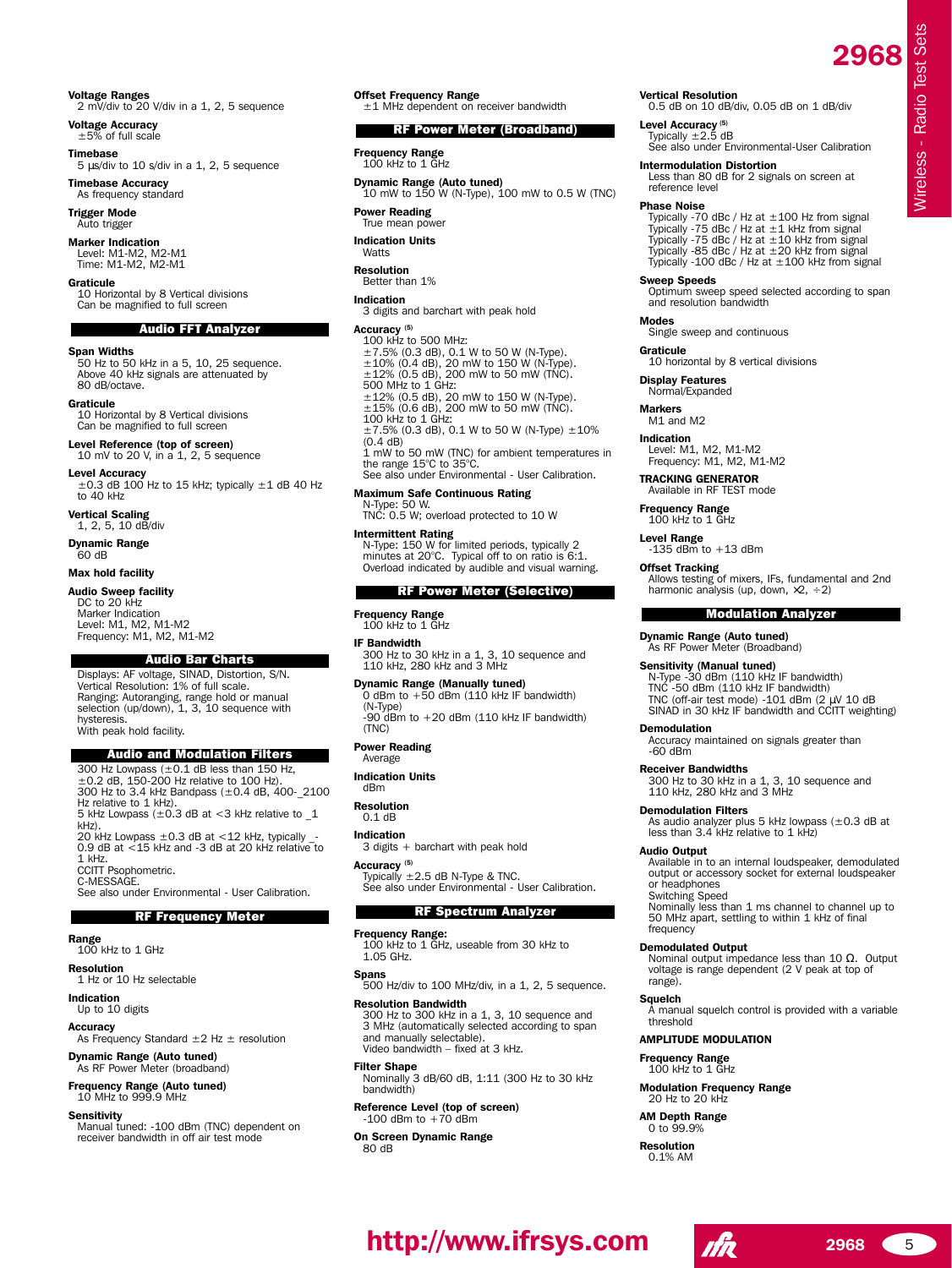#### **Indication**

3 digits and bar chart with peak hold

**Accuracy (up to 85% AM) (1) (5)** ±3% of reading, ±1% AM, 250 Hz to 5 kHz. Typically ±5% of reading, ±1% AM, 50 Hz to 15 kHz.

**Demodulation Distortion (1)** Less than 1% at 1 kHz, CCITT weighted

**Residual AM** Less than 0.1% AM, CCITT weighted

**FREQUENCY MODULATION Frequency Range**

1 MHz to 1 GHz

**Modulation Frequency Range** 20 Hz to 20 kHz

**Deviation Range** 0 to 100 kHz

**Resolution** 10 Hz below 10 kHz deviation; 100 Hz below 100 kHz deviation

**Indication** 3 digits and bar chart with peak hold

**Accuracy (1) (3) (5)**  $\pm$ 3%  $\pm$  resolution for modulation frequency of  $\frac{1}{1}$  kHz

 $\pm 5\%$   $\pm$  resolution for modulation frequencies from  $100$  Hz to  $15$  kHz

**Demodulation Distortion (1)** Less than 0.5% at 1 kHz, CCITT weighted.

**Residual FM** Less than 25 Hz RMS CCITT weighted

#### **PHASE MODULATION**

**Frequency Range** 1 MHz to 1 GHz

**Modulation Frequency Range** 250 Hz to 5 kHz

**Deviation Range** 0 to 20 rads

**Resolution** 0.01 rads

**Indication**

3 digits and bar chart with peak hold

**Accuracy (1) (3) (5)**  $+5% +$  resolution

**Demodulation Distortion (1)** Less than 0.5% at 1 kHz, CCITT weighted

### Audio Generators

See section on modulation generators for interaction of audio and modulation generators.

# **FREQUENCY**

**Range (6)** 1 Hz to 20 kHz AF Gens 1, 2 & 3 or 1 Hz to 100 kHz AF Gen 4.

#### **Setting**

Keyboard entry, delta increment/decrement function and rotary control.

**Indication** 6 digits

**Resolution**

0.1 Hz

**Accuracy** As frequency standard

#### **LEVEL**

**Range** 0.1 mV to 5 V RMS (maximum AF output 7 V peak, all generators combined)

# **Setting**

Keyboard entry, delta increment/decrement function and rotary control

#### **Indication** 4 digits

**Resolution**

0.1 mV

**Accuracy**  $\pm$ 3%  $\pm$ 1 digit, 250 Hz to 5 kHz  $±5\% ±1$  digit, 10 Hz to 20 kHz  $\pm 10\%$   $\pm 1$  digit, 20 kHz to 75 kHz

#### **Output Impedance** Nominally 5 Ω

**Protection**

Maximum applied voltage 50 V

#### **SIGNAL PURITY**

### **Distortion (2)**

Less than 0.5% at 1 kHz measured in a 30 kHz bandwidth. Less than 1% from 20 Hz to 20 kHz measured in an

80 kHz bandwidth. Typically 0.1% for levels greater than 100 mV

#### **Residual Noise**

Less than 50 mV RMS (CCITT weighted)

**DC Offset** Less than 10 mV

#### Signaling Encoder/Decoder

#### **Sequential tones functions**

Encodes and decodes up to 40 tones. CCIR, ZVEI, DZVEI, EEA, EIA or user defined. Any of the tones may be extended. Continuous, burst and single step modes available.

#### **User defined tones**

Up to three frequency plans may be defined and stored within the 2968 for sequential tones. Any of the standard tone frequency plans may be copied to user defined and modified. Tone length 10 ms to 1 s. Extended tone length 100 ms to 10 s.

**CTCSS tones mode**

Standard tone frequencies may be selected from a menu

#### **DTMF Encoder/Decode**

Generation and decode of DTMF tones, displaying Hi/Lo frequencies, frequency error, timing information and twist.

#### **DCS Encode/Decode** Generation and decoding of digitally coded squelch

**SSB Tx**

**POCSAG generator** Generation of POCSAG code CCIR No.1

Rec 584. Bit rates from 400 to 9600 bit/s.

#### Audio Monitor

Audio and demodulation signals may be monitored via the internal loudspeaker or via the accessory socket output or BNC socket on the rear panel.

### SSB Option

| SB Tx                                       |                                               |
|---------------------------------------------|-----------------------------------------------|
| Frequency, range and - as RF frequency      |                                               |
| meter accuracy                              |                                               |
| Power, level and                            | - as Broadband power                          |
| meter accuracy                              |                                               |
| Detection Range                             | $-100 \mu V$ to 150 W                         |
| AF Demod range                              | $-10$ Hz to 5 kHz                             |
| Demod distortion                            | $-$ -<2% @ 1 kHz CCITT                        |
|                                             | weighted                                      |
| Carrier and Alternate - Better than -50 dBc |                                               |
| s/band suppression                          |                                               |
| Sideband/CW Analyzer- -max 5 kHz full span  |                                               |
| Spectrum Analyzer                           | frequency range<br>- -as RF spectrum analyzer |
| Audio Generator                             | - -two - as audio generator                   |
| Sideband Selection - LSB, USB, CW           |                                               |
|                                             |                                               |
| SB Rx                                       |                                               |
|                                             | Sideband Generator - as RF Gen (AM mode)      |
| Offset measurement - to 0.1 Hz resolution   |                                               |

**SSB Rx** Offset measurement  $-$  to 0.1 Hz resolution SINAD - as SINAD meter<br>Distortion - as Distortion me - as Distortion meter

Note: No audio is available in SSB option

#### General Features

#### **INTERFACES**

Keyboard and Display Logical colour coded keyboard with bright high resolution CRT.

#### **GPIB**

<sup>6</sup> **<sup>2968</sup> http://www.ifrsys.com**

Full control of all major instrument functions via the

GPIB interface. Flexibility is further enhanced by IFRís implementation of IEEE-488.2.

#### **Capability**

Complies with the following subsets as defined in IEEE-488.1-1978:- SH1, AH1, T5, TE0, L4, LE0, SR1, RL1, PP0, DC1, DT1, C1, E1.

#### **Serial**

Serial interface is provided for connection of RS-232 for instrument remote control. 9 Way socket. Control language is based on IEEE P1174.

#### **Parallel**

Connector 25 way female D-Type. Provides graphics screen dump. A selection of printer drivers are included.

#### **Accessory Socket**

Allows the connection of various optional accessories.

With suitable adapters is compatible with most 2955 series accessories.

**Memory Card**<br>Meets PCMCIA2/JEIDA - 4 standard. The memory card facility allows the storage of analog system test results and set ups.

#### **Video Output**

Color, compatible with most VGA monitors. 15 way Sub Miniature D Type.

Less than 10 minutes to within 2 in 10<sup>7</sup> at 20°C

#### Frequency Standard

#### **Internal Frequency Standard Output**

**Frequency**  $10$  MHz

# **Level**

Nominally 2 V pk-pk

**Output Impedance**

#### Nominally 50 Ω

**Temperature Stability** Better than  $5$  in  $10^8$ ,  $5$  to  $50^{\circ}$ C

**External Frequency Standard Input**

**Input Impedance** Nominally 1 MΩ in parallel with 40 pF

**Voltage** 88 V to 132 V and 188 V to 265 V

Council directive 89/336/EEC.

EN55011 Class B CISPR 11<br>EN50082-1 IFC 801-2

Nominally 135 W, 260 W maximum, for future

Conforms with the protection requirements of

Complies with the limits specified in the following

Electromagnetic Compatibility

Power Requirements

Complies with IEC1010-1, BS EN61010-1 for class 1 portable equipment and is for use in a pollution degree 2 environment. The instrument is designed to operate from an installation category 1 or 2

Safety

IEC 801-2, 3, 4<br>IEC 555-2

Greater than 2 V pk-pk

#### **Ageing Rate** Better than  $1$  in  $10<sup>7</sup>$  per year, after  $1$  month continuous use

**Warm Up Time**

**Frequencies** 1, 2, 5 and 10 MHz

**Level**

**AC supply**

**Power**

options

standards:

EN60555-2

supply.

**Supply frequency** 45 Hz to 65 Hz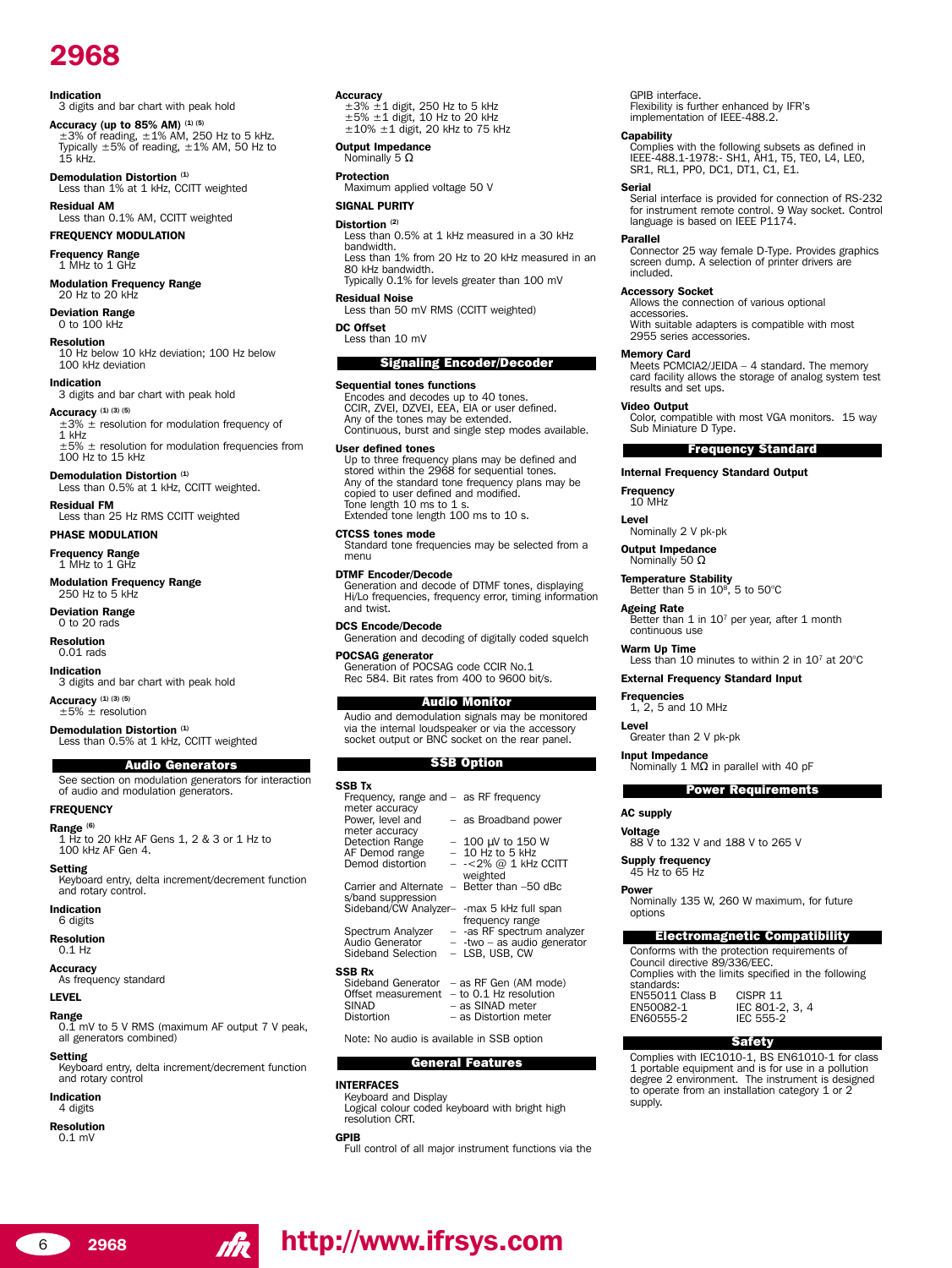Wireless - Radio Test Sets

Wireless - Radio Test Sets

#### Environmental

**Rated Range Of Use** 0 to 50°C and up to 95% relative humidity at 40°C

### User Calibration

User calibrations are provided to maintain high<br>accuracy for any ambient temperature (e.g. in ATE<br>racks or in field measurements). Having allowed the<br>instrument to stabilize, running the user calibrations<br>optimizes the per A change in temperature of 5°C from the calibration temperature affects readings as below. These figures are provided as a guide to typical performance. Typical variations are as follows for a 5°C change in temperature.

| Power Meter: Burst                  |               | 0.5dB |
|-------------------------------------|---------------|-------|
|                                     | Broadband     | 2%    |
|                                     | Selective     | 0.5dB |
| 0.5 dB<br>Spectrum Analyzer Level   |               |       |
| Audio Analyzer & Modulation Filters |               |       |
|                                     | Audio Voltage | 0.4%  |
|                                     | Demod depth & |       |
|                                     | deviation     | 0.4%  |
| Multimeter:                         | Voltage       | 0.5%  |
|                                     | Current       | 0.5%  |

#### **STORAGE AND TRANSPORT**

# **Temperature** -40 to +70°C

**Altitude**

Up to 2500 m (pressurized freight at 27 kPa differential).

# Internal Test Software

**OPTION 10 NMT CELLULAR SOFTWARE**

| <b>NMT450</b><br>Benelux<br>Austria<br>Malaysia<br>Saudi 1<br>Thailand<br>Tunisia<br>Poland<br>Czech<br>Slovenia<br><b>USER DEFINED NMT</b> | <b>NMT900</b><br><b>NMTF</b><br>Spain<br>Indonesia<br>Saudi 2<br>Oman<br>Hungary<br>Russia<br>Bulgaria<br>Turkev |
|---------------------------------------------------------------------------------------------------------------------------------------------|------------------------------------------------------------------------------------------------------------------|
| <b>OPTION 11 AMPS CELLULAR SOFTWARE</b><br>E-AMPS<br><b>USER DEFINED AMPS</b>                                                               | N-AMPS                                                                                                           |
| OPTION 12 TACS CELLULAR SOFTWARE<br>E-TACS<br>C-TACS I<br><b>J-TACS</b><br><b>USER DEFINED TACS</b>                                         | TACS-2<br>C-TACS II<br>N-TACS                                                                                    |
| Band III<br><b>UK Water</b><br>Autonet<br>Madeira<br><b>NZ MPT1327</b><br>USER DEFINED MPT                                                  | OPTION 13 MPT1327 TRUNKING SOFTWARE<br><b>JRC</b><br>Hong Kong<br>AMT<br><b>NL-TRAXYS</b><br>PH-INDO             |
| <b>OPTION 14 PMRTEST SOFTWARE</b><br>USER DEFINED PMR for FM radios                                                                         |                                                                                                                  |
| <b>SOFTWARE</b><br>GSM Phase 1 and 2                                                                                                        | OPTION 21 GSM (900 MHz) DIGITAL CELLULAR                                                                         |
| <b>OPTION 30 TETRA MOBILE OPTION</b><br>Systems: TETRA 380<br>TETRA 410<br>TETRA 450<br>TETRA 870<br><b>USER DEFINED TETRA</b>              |                                                                                                                  |
| OPTION 31 TETRA BASE STATION OPTION<br>TETRA 380<br>Svstem:<br>TETRA 410<br>TETRA 450<br>TETRA 870<br><b>USER DEFINED TETRA</b>             |                                                                                                                  |
| OPTION 32 TETRA DIRECT MODE OPTION<br>TETRA 380<br>System:<br>TETRA 410<br>TETRA 450<br>TETRA 870<br><b>USER DEFINED TETRA</b>              |                                                                                                                  |

### General Features (Systems)

**Test Modes** Manual Test/Auto Test

**Manual Test Signaling Functions (TETRA)** Registration (Location Update, all types) De-Registration Individual call Mobile Originated (MO) and Mobile Terminated (MT) Simplex and Duplex Hook Signaling and Direct Set-up Normal and Emergency Modification by Called Party (MT) Rejection by Called Party (MT) Transmit Request and Transmission ceased Cleardown from Mobile or from Test set Group Attachment

Selected Group No Group Multiple Groups Command registration with Group Report

Group Call Mobile originated (MO) and Mobile Terminated (MT) Normal and Emergency Transmit Request and Transmission ceased Cleardown from Mobile or from Test set

- Cell-Reselection (7)<br>Undeclared Unannounced Announced Type 3 Announced Type 2 Call Restoration Neighbour Cell Broadcast
- Short Data Service Mobile Originated SDS Types 1,2,3 Status (Acknowledged)

Telephone Call Mobile Originated Normal and Emergency Cleardown from Mobile or from Test set Power Control Open Loop

Closed Loop

# **Auto Test Programs**

| Auto Test Fiograms                    |                                 |            |           |
|---------------------------------------|---------------------------------|------------|-----------|
|                                       | TETRA MS                        | GSM        | Analog    |
| Call Processing Only                  | $\sqrt{}$                       | $\sqrt{}$  | √         |
| Call and RF Testing                   |                                 | √          | $\sqrt{}$ |
| <b>Brief Testing</b>                  |                                 | $\sqrt{}$  | $\sqrt{}$ |
| <b>Comprehensive Testing</b>          | $\sqrt{}$                       |            | $\sqrt{}$ |
| <b>User Defined Test</b>              |                                 |            |           |
| Digital Parametric Auto Test Routines |                                 |            |           |
|                                       | <b>TETRA MS</b>                 | GSM        |           |
| <b>Tx Timing</b>                      | $\sqrt{}$                       | $\sqrt{}$  |           |
| Tx Power I evel                       | $\sqrt{}$                       |            |           |
| <b>Tx Power Profile</b>               |                                 |            |           |
| <b>Tx Frequency</b>                   |                                 |            |           |
| Tx RMS Vector/Phase Error             | $\frac{1}{2}$                   |            |           |
| Tx Peak Vector/Phase Error            |                                 |            |           |
| Tx Residual carrier                   | $\sqrt{ }$                      |            |           |
| Rx BFR Class I                        |                                 | $\sqrt{ }$ |           |
| Rx BFR Class II                       |                                 |            |           |
| Rx RBER Class Ib                      |                                 |            |           |
| Rx RBFR Class II                      |                                 |            |           |
| Rx Frame Erasure                      |                                 |            |           |
| Rx Sensitivity                        |                                 |            |           |
| Rx RSSI Report                        |                                 |            |           |
| Analog Parametric Auto Test Routines  |                                 |            |           |
| AF Frequency                          | AF Level                        |            |           |
| FM Deviation                          | Mod Frequency                   |            |           |
| Rx Distortion                         | Rx Expansion<br><b>Rx SINAD</b> |            |           |
| Rx Sensitivity<br>Rx S/N              | Tx Compression                  |            |           |
| <b>Tx Distortion</b>                  | Tx Frequency                    |            |           |
| <b>Tx Level</b>                       | <b>Tx Power Level</b>           |            |           |
| <b>Tx Limiting</b>                    | Tx Mod Level                    |            |           |
| <b>Tx Noise</b>                       | <b>Tx SINAD</b>                 |            |           |
| Tx S/N                                | <b>SAT Deviation</b>            |            |           |
| SAT Frequency                         | <b>ST Duration</b>              |            |           |
| ST Frequency                          | <b>ST Deviation</b>             |            |           |
| Data Deviation                        | <b>DSAT Deviation</b>           |            |           |

**Signaling Auto Test Routines** Registration/Roaming Update Place Call Clear From Mobile Page/Call Mobile Handoff (Not TETRA) Clear From Land Speech Quality Hook Flash (Not GSM/TETRA) DTMF Decode (Not GSM/TETRA) Data Performance (Not GSM/TETRA) PTT On PTT Off Auto Test Pause Modes Pause Manual Only Pause On Failure Pause Always

#### Dimensions and Weight

| Excluding handle, feet and covers.<br>Height | Width               | Depth        |
|----------------------------------------------|---------------------|--------------|
| 177 mm                                       | 370 mm              | 540 mm       |
| (6.9 in)                                     | $(14.5 \text{ in})$ | (21.2 in)    |
| Including handle, feet and covers.           |                     |              |
| Height                                       | Width               | Depth        |
| $203$ mm                                     | 420 mm              | 600 mm       |
| (7.9 in)                                     | $(16.5)$ in)        | $(23.6)$ in) |
| المعاصرة ورابا                               |                     |              |

**Weight** Less than 19.5 kg (42.9 lb)

# **<sup>2968</sup> http://www.ifrsys.com <sup>2968</sup>** <sup>7</sup>